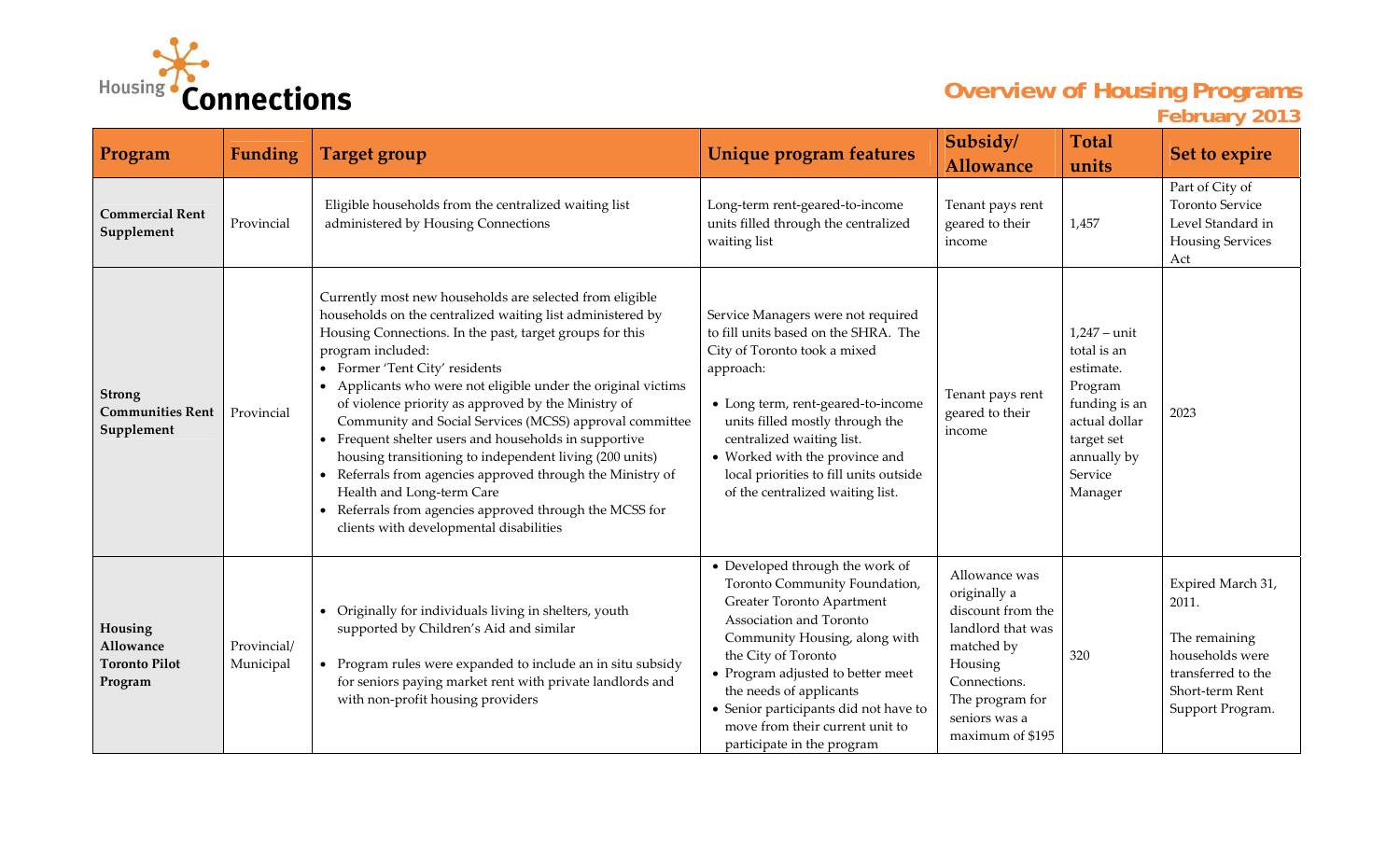| Program                                                                  | <b>Funding</b>                       | <b>Target Group</b>                                                                                                                                                                                                                                                                                                                                                                                                                                                                                                                                                                                                                                                                                                                                                                                                                                                                                                                   | Unique program features                                                                                                                                                                                                                                                                                                                                                                                                                                                                                                                                                                                                                                                                                                                                    | Subsidy/<br><b>Allowance</b>                                                                                                                                                                           | <b>Total</b><br>units                                                                                                                                | Set to expire                                                                                                                                                                                                                                                                                                                                                                                        |
|--------------------------------------------------------------------------|--------------------------------------|---------------------------------------------------------------------------------------------------------------------------------------------------------------------------------------------------------------------------------------------------------------------------------------------------------------------------------------------------------------------------------------------------------------------------------------------------------------------------------------------------------------------------------------------------------------------------------------------------------------------------------------------------------------------------------------------------------------------------------------------------------------------------------------------------------------------------------------------------------------------------------------------------------------------------------------|------------------------------------------------------------------------------------------------------------------------------------------------------------------------------------------------------------------------------------------------------------------------------------------------------------------------------------------------------------------------------------------------------------------------------------------------------------------------------------------------------------------------------------------------------------------------------------------------------------------------------------------------------------------------------------------------------------------------------------------------------------|--------------------------------------------------------------------------------------------------------------------------------------------------------------------------------------------------------|------------------------------------------------------------------------------------------------------------------------------------------------------|------------------------------------------------------------------------------------------------------------------------------------------------------------------------------------------------------------------------------------------------------------------------------------------------------------------------------------------------------------------------------------------------------|
| Canada-Ontario-<br><b>Toronto Housing</b><br><b>Allowance</b><br>Program | Federal/<br>Provincial/<br>Municipal | Clients referred by Toronto Employment and Social Services,<br>Children's Aid Societies, Streets to Homes, Hostel Services and<br>violence against women funded agencies, and were one of the<br>following:<br>• Single parents receiving social assistance who were<br>working, or involved in education/employment training<br>programs<br>• Victims of violence<br>• Current and former wards of Children's Aid Societies<br>· Homeless aboriginal individuals<br>• Homeless individuals with immuno-compromised<br>conditions<br>• Homeless youth enrolled in education/employment<br>training<br>• Participants in the Transitions to Employment Program<br>• Shelter residents and Streets to Homes participants<br>• Homeless individuals leaving the criminal justice system<br>Applicants from the centralized waiting list with employment<br>income who were paying more than 40 per cent of their income<br>towards rent. | Participants were required to move<br>from their current housing to a pre-<br>approved unit with an approved<br>landlord.<br>A targeting plan was developed in<br>direct response to a Street Needs<br>Assessment and was very specific.<br>Housing Connections piloted a<br>number of concepts to assess<br>viability:<br>• Developed a voucher-style<br>program empowering applicants<br>to find their own landlords and<br>bring them into the program.<br>• Developed a 'choice-based' pilot<br>securing units with eligible<br>landlords, sharing information on<br>units with applicants and<br>community partners. Applicants<br>applied for units and the eligible<br>household with the earliest<br>application date was referred to<br>the unit. | Originally was a<br>maximum of \$350<br>(for bachelor, 1<br>bedroom or 2<br>bedroom units)<br>and \$450 (for 3 or<br>4 bedroom units).<br>This was<br>increased to a<br>maximum of \$450<br>and \$550. | Original<br>allocation of<br>1,800 units<br>was reduced<br>to 1,300 units<br>when 500<br>units were<br>converted to<br>eligible capital<br>projects. | This five-year<br>program ends in<br>March 31, 2013.<br>Participants who<br>have already<br>reached their five<br>years in the program<br>have been<br>transferred to the<br>Short-term Rent<br>Support Program.<br>Participants<br>remaining at the end<br>of 2012 and into<br>2013 were provided<br>information to apply<br>to the Toronto<br>Transitional<br>Housing Allowance<br>Program (TTHAP) |
| Affordable<br>housing                                                    | Municipal                            | Individual agreements with developers that may include<br>targets groups (i.e. seniors, people with disabilities, etc.) with<br>each agreement requiring developers to target low-income<br>households.<br>Housing Connections supports the developers by doing<br>outreach to applicants on the centralized waiting list.                                                                                                                                                                                                                                                                                                                                                                                                                                                                                                                                                                                                            | • No monthly allowance<br>• Affordable market rent<br>agreements with developers<br>continue to evolve to ensure high<br>need and low-income households<br>are provided opportunities to<br>apply for this housing.                                                                                                                                                                                                                                                                                                                                                                                                                                                                                                                                        | Reduced rent<br>resulting from<br>capital funding<br>received to reduce<br>the cost of<br>development.                                                                                                 | 300 (to date)                                                                                                                                        | (ongoing)                                                                                                                                                                                                                                                                                                                                                                                            |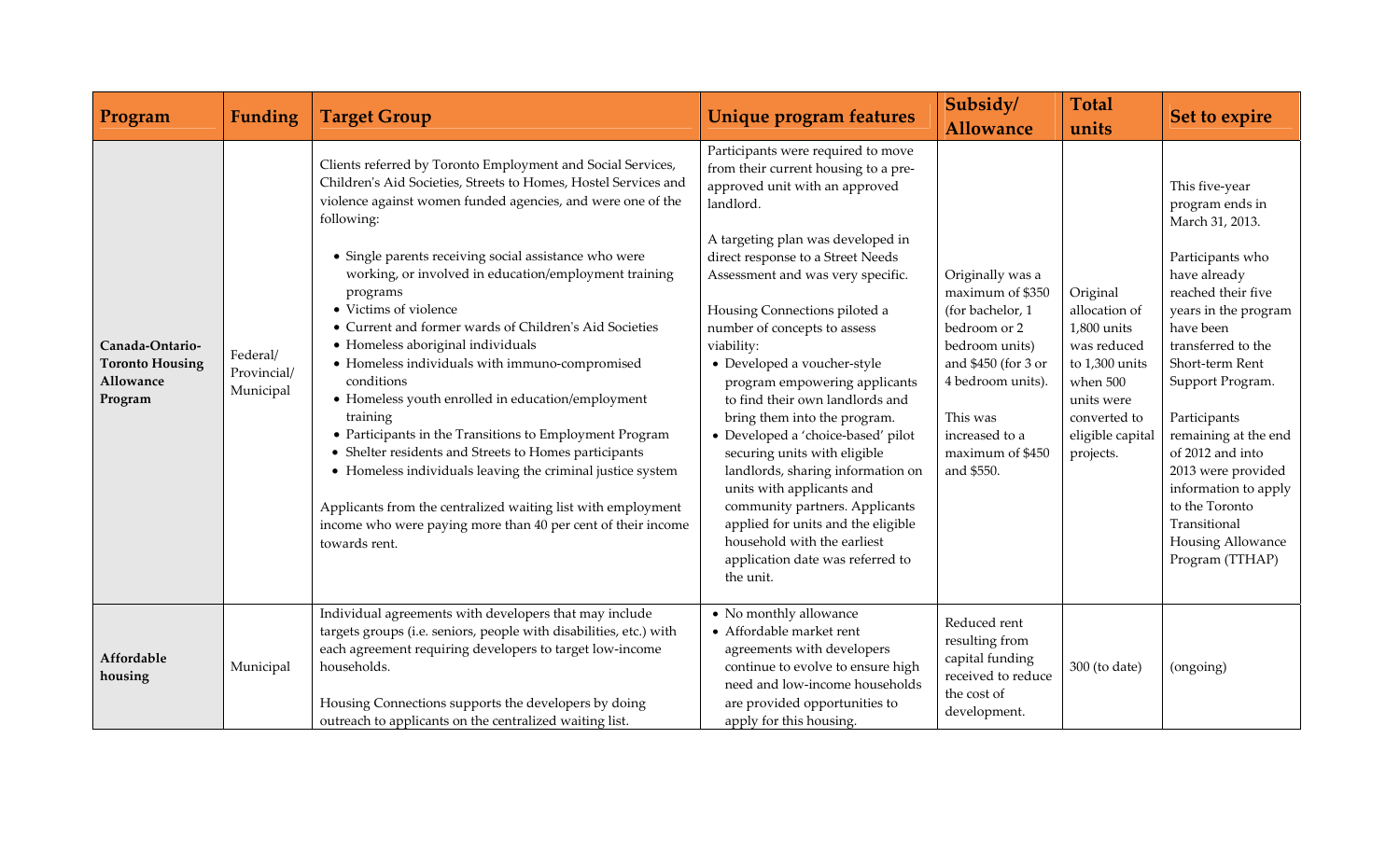| Program                                                    | <b>Funding</b>                                       | <b>Target Group</b>                                      | Unique program features                                                                                                                                                                                                                                                                                                                | Subsidy/<br><b>Allowance</b>                                        | <b>Total</b><br>units | Set to expire                                                                                                                    |
|------------------------------------------------------------|------------------------------------------------------|----------------------------------------------------------|----------------------------------------------------------------------------------------------------------------------------------------------------------------------------------------------------------------------------------------------------------------------------------------------------------------------------------------|---------------------------------------------------------------------|-----------------------|----------------------------------------------------------------------------------------------------------------------------------|
| At Home/Chez Soi<br>Supportive<br><b>Housing Project</b>   | Federal/<br>Mental Health<br>Commission<br>of Canada | People experiencing homelessness and mental heath issues | • Support agencies assist with<br>maintaining housing, and check<br>in regularly with clients<br>• Project permitted participants to<br>move once they were housed<br>• National research<br>demonstration project<br>• Additional funding was<br>provided for housing-related<br>expenses including tenant<br>insurance, moving, etc. | \$600 paid directly to<br>the landlord                              | 300                   | March 31, 2013<br>Housing and<br>support funding has<br>been committed by<br>the Ministry of<br>Health beyond<br>March 31, 2013. |
| <b>Short-term Rent</b><br><b>Support Direct</b><br>Program | Provincial                                           | Applicants on the centralized waiting list               | • Allowance is paid directly to the<br>participants by the Ministry of<br>Finance<br>• Program applications go directly<br>to the Ministry of Finance<br>• Moving away from income<br>eligibility assessment, separate<br>and apart from income tax                                                                                    | \$180                                                               | 3,250                 | December 31, 2012<br>Participants<br>remaining were<br>provided<br>information to apply<br>to the TTHAP<br>Program.              |
| <b>Short-term Rent</b><br><b>Support Shared</b><br>Program | Provincial                                           | Target groups from the City of Toronto                   | • Participants can choose their<br>own unit<br>$\bullet$ Portable<br>$\bullet$ In situ or new unit                                                                                                                                                                                                                                     | \$250 for most<br>participants and<br>\$350 for VAW<br>participants | 455                   | March 31, 2013<br>Participants<br>remaining were<br>provided<br>information to apply<br>to the TTHAP<br>Program.                 |